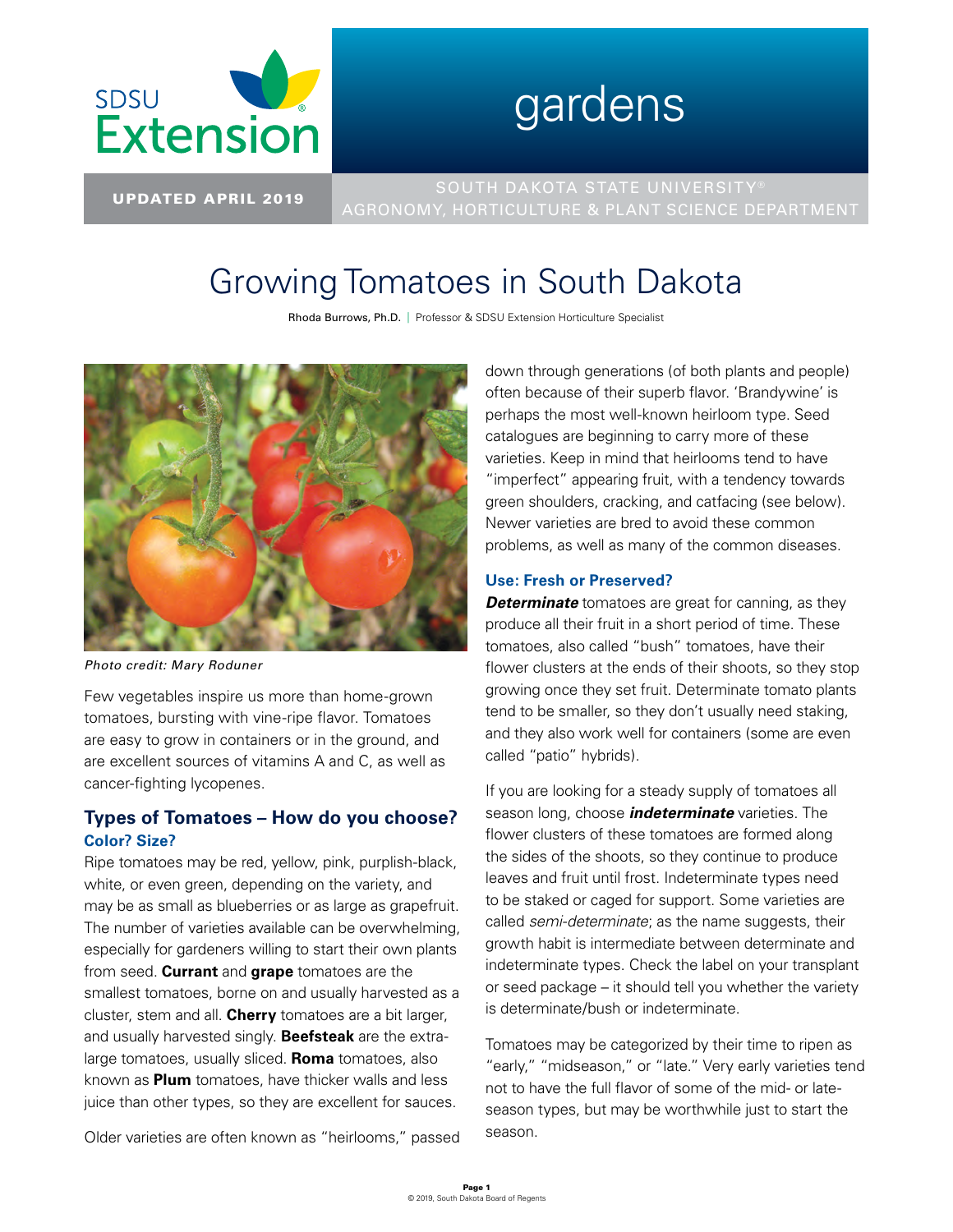# **Culture Temperature**

Tomatoes are not frost tolerant, and do best in temperatures above 50°F, so wait to plant them outdoors until late spring or early summer. The best production occurs under clear and dry weather with moderate temperatures, ideally 70–75°F during the day and 65–68°F at night. Although temperatures below 60°F decrease yield, many early determinate varieties will set some fruit between 40–50°F, and some have been bred to withstand higher summer temperatures. Tomatoes often produce more flowers at high temperatures, but above 80°F pollen production is impaired and fruit set is decreased, especially if the high temperatures are accompanied by high humidity. Cooler nighttime temperatures (below 72°F) will help offset hot daytime temperatures. At temperatures above 95°F, the fruit does not increase in size and will not color properly.

A number of products on the market claim that they can increase fruit set. These products mimic natural plant hormones. They may increase blossom *retention*, but they do not affect pollen development or *pollination*. Thus, plants treated with these products may produce fruit that lack proper seed formation, resulting in misshapen fruit that is also uncharacteristically pasty.

### **Soil**

Tomatoes will grow in nearly all types of soils. A light, well drained, fertile soil high in organic matter is best for producing early, high-quality fruit. Tomatoes grow well in a wide range of soil pHs, from 5.5 to 7.8 pH.

# **Planting**

Because of our relatively short growing season, most tomatoes in South Dakota are grown from transplants.

Transplants ideally should be 5–6 weeks old (6–8 inches tall, but not leggy), and, at most, just beginning to flower. Plants should be stocky, disease free, and have dark green leaves. Avoid root-bound plants. If you transplant a plant with fruit already on it, you may be the first one in the neighborhood to get a ripe tomato, but the subsequent yield of that plant will likely be reduced.

Transplant tomatoes after the last frost date in your area, unless you are using one of the protective devices discussed later. Harden off plants for 1–2 weeks before you set them into the garden. Hardening off is done by leaving the plants outside in a shady location at first, then gradually increasing the amount of sunlight

to full sun while decreasing the water supply. It is also helpful to gradually expose them to increasing wind during the hardening process. If temperatures drop to near freezing, bring the plants indoors. When plants are properly hardened and able to handle outdoor conditions, they should not show transplant shock when they are finally set into the garden.

When transplanting, bury the tomato plants up to the first leaf. If the plants get too tall (leggy) before planting, lay them slanted along a 5–6 inch deep furrow, cover  $\frac{1}{2}$  to  $\frac{3}{4}$  of the stem, and leave the top of the plant exposed. The plants will root all along the stem.

Water well to settle the soil. Using a diluted starter fertilizer (high in phosphorous) solution for this purpose will help their roots to grow quickly in their new soil.

Distance between plants depends on the type of tomato (determinate or indeterminate, see above), method of growing (on the ground, in cages, or staked), fertility of the soil, and the growing season. Many home gardeners plant tomatoes in 3-foot rows with plants 2 to 3 feet apart within the row. Generous spacing will help decrease foliar and fruit diseases.

### **Frost Protection**

If you plant your tomatoes before the average last spring frost date, you're taking a risk, but having early produce may be worth it. Gardeners have devised a number of ways to protect their plants from cold weather. The most common include using some sort of shelter around the plants, such as old coffee cans or plastic milk jugs. Be careful to provide ventilation - if a container is left over the top of the plant during the day, it may collect so much heat that the plant will be damaged. Be cautious - heavy, fruit laden branches may break if they are growing over the thin edge of a container such as a coffee can. Plastic bottles can be carefully cut away once the risk of frost has passed.

Transplant shelters are available from garden catalogs, local garden centers, and nurseries. Some of these use clear or translucent insulating materials. Some surround the plant with a heat-collecting layer of water that acts to keep the plant warm during the night or on cool days. Try various methods on individual plants to see what works best for you.

### **Frost Damage**

Tomatoes, especially young transplants, are very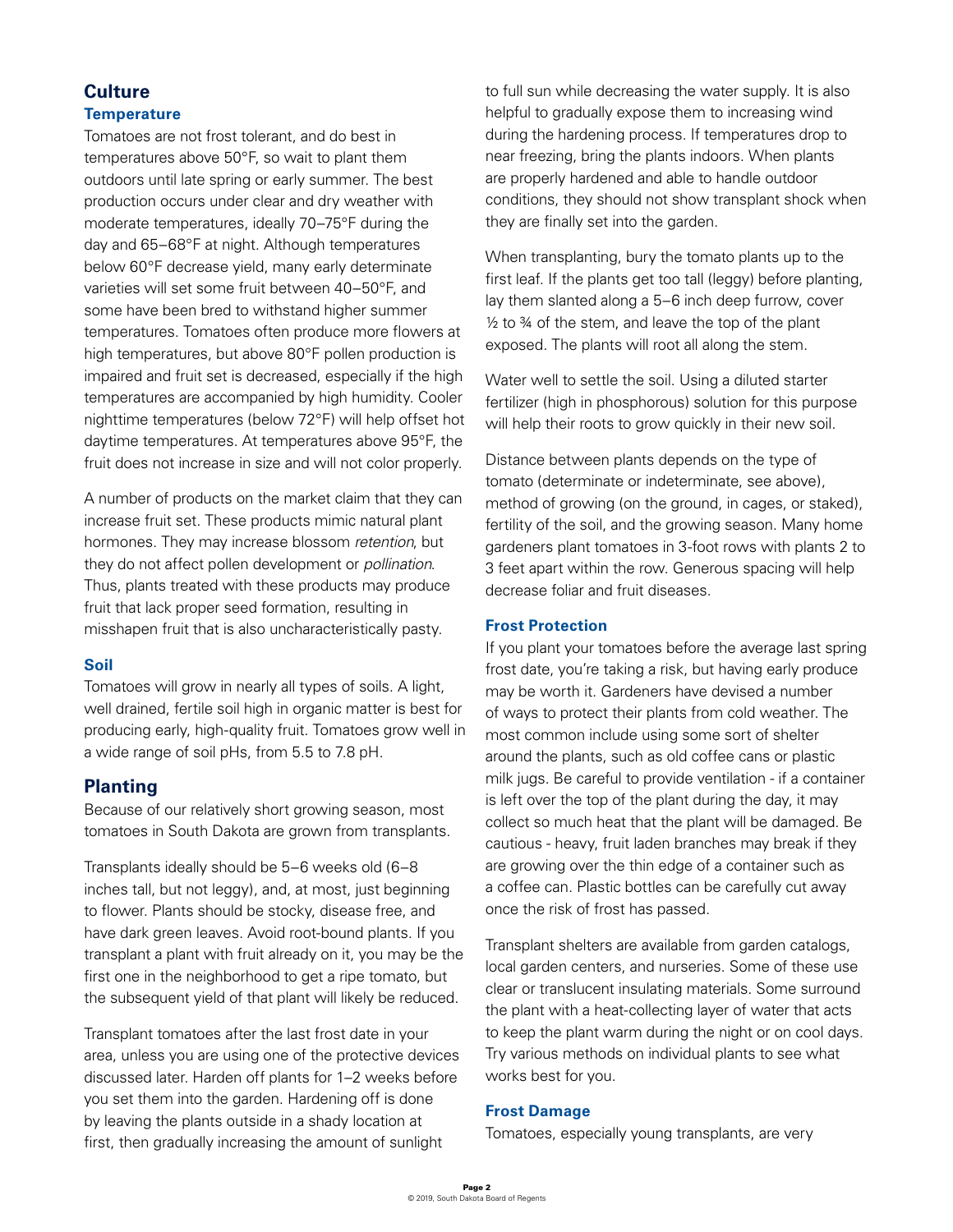sensitive to cold weather and can be damaged by cool temperatures (40°F and lower). You will need to replant if the stems of the frosted seedlings are soft and discolored below the lowest leaves. If the lower portion of the stem is still intact, new buds may grow and still produce a new plant, but the delay caused by frost damage and regrowth may be greater than if you were to replant with new seedlings.

Covering plants with a blanket or sheet will protect only from a light frost. In the fall, if frost is expected in your area, it is better to pick all fruit, including mature green fruit. Fruit left on a frosted plant will develop very slowly and may not ripen. Frost-damaged fruits decay quickly. However, fruits may be eaten fresh if used immediately after frosting and if all damaged areas are removed.

*Fruit on a frosted plant may be unsafe for canning.* Chemical changes occur once the plant has been frosted, even if there are no signs of damage on the fruit. These chemical changes may reduce fruit acidity to a point where harmful bacteria may survive the canning process.

#### **Fertilizing**

Tomatoes, like most other vegetables and flowers, do best in fertile soil containing high organic matter. Organic matter levels of at least 4% result in a healthy soil with good structure. Mixing 2 bushels (2½ cubic feet) of packaged manure or compost annually per 100 sq. ft. will help increase organic matter levels, improve soil structure and water holding capacity, and provide a slow release source of nutrients. If your garden soil is high in organic matter (6% or more), you may not need any additional nitrogen beyond a starter fertilizer.

It is best to have soil tested before adding fertilizer, but if you have not been able to get it tested, broadcast 1–1½ lb. of a complete fertilizer (5-10-5, 6-12-6 or similar composition) per 100 sq. ft. in the spring before planting. Have the soil tested after two or three years of adding this fertilizer, to determine if phosphorous and potassium levels are getting too high. They are held tightly in soil, so they can build to very high levels with repeated fertilization, and a soil test is the only way of determining if levels are excessive.

Often, soil tests in South Dakota indicate a need only for nitrogen. If so, a lawn fertilizer such as 26-0-0 (be sure it is not a "weed and feed" product, which also contains herbicide) can be used, at a rate of about 1/4 lb. (4 oz.)

per 100 sq. ft. Watch for nitrogen-deficiency symptoms when plants are about one foot tall, and have started to flower. If the plants are light green or the lower leaves become yellow but otherwise seem healthy, they are likely nitrogen deficient, and a small amount of fertilizer will be helpful. Apply about 1 tablespoon of urea (46-0- 0) per plant. You can also use a lawn fertilizer such as a 27-3-3 (be sure it contains no herbicide!). Apply the fertilizer around the plant but about 6 inches away and water to move it into the soil. The tomato plant uses extra nitrogen when the fruit is just starting to ripen. Unless you suspect there is already too much nitrogen present, apply one tablespoon of nitrogen fertilizer (as described above) per medium-sized plant when the first fruits begin to redden. This extra nitrogen may increase fruit size at harvest.

Don't apply too much nitrogen! If the tomato leaves are very dark, almost black green, it may mean there is too much nitrogen in the soil. Excess nitrogen can lead to lush vegetative growth, but little fruit. The fruit may take longer to ripen, and the fruit may not have the desired sweetness and flavor. Too much nitrogen may also increase the amount of blossom end rot on the fruit (see below).

### **Mulching**

Mulch may warm or cool the soil, decrease weeds, decrease water loss, and protect the plants from soilborne diseases. Red or black plastic will increase soil temperatures and inhibit weed growth. Lay it on the ground a few days prior to planting to warm the soil. (For even more-rapid soil warming, clear plastic may be laid down 1 to 2 weeks in advance and removed prior to planting.) The ground should be moist and the surface smooth, so that the plastic makes good contact with the soil. Remember to tuck edges under the soil, so that the plastic doesn't blow away. At the time of planting, make a small "+" or "o" cut in the plastic and plant through it. If the plastic touches a tender seedling on a hot day, it can burn the stem. Some ways to avoid this problem are to use the paper collars suggested below for cutworms or to add organic mulch to shade any plastic touching the stems. Later in the season, the plastic may be covered with an organic mulch or painted with white latex paint to keep the soil from becoming too warm.

If you use an organic mulch (Fig. 1) instead of plastic, wait 4–6 weeks after planting to put it on the soil. Organic mulch applied right after transplanting keeps the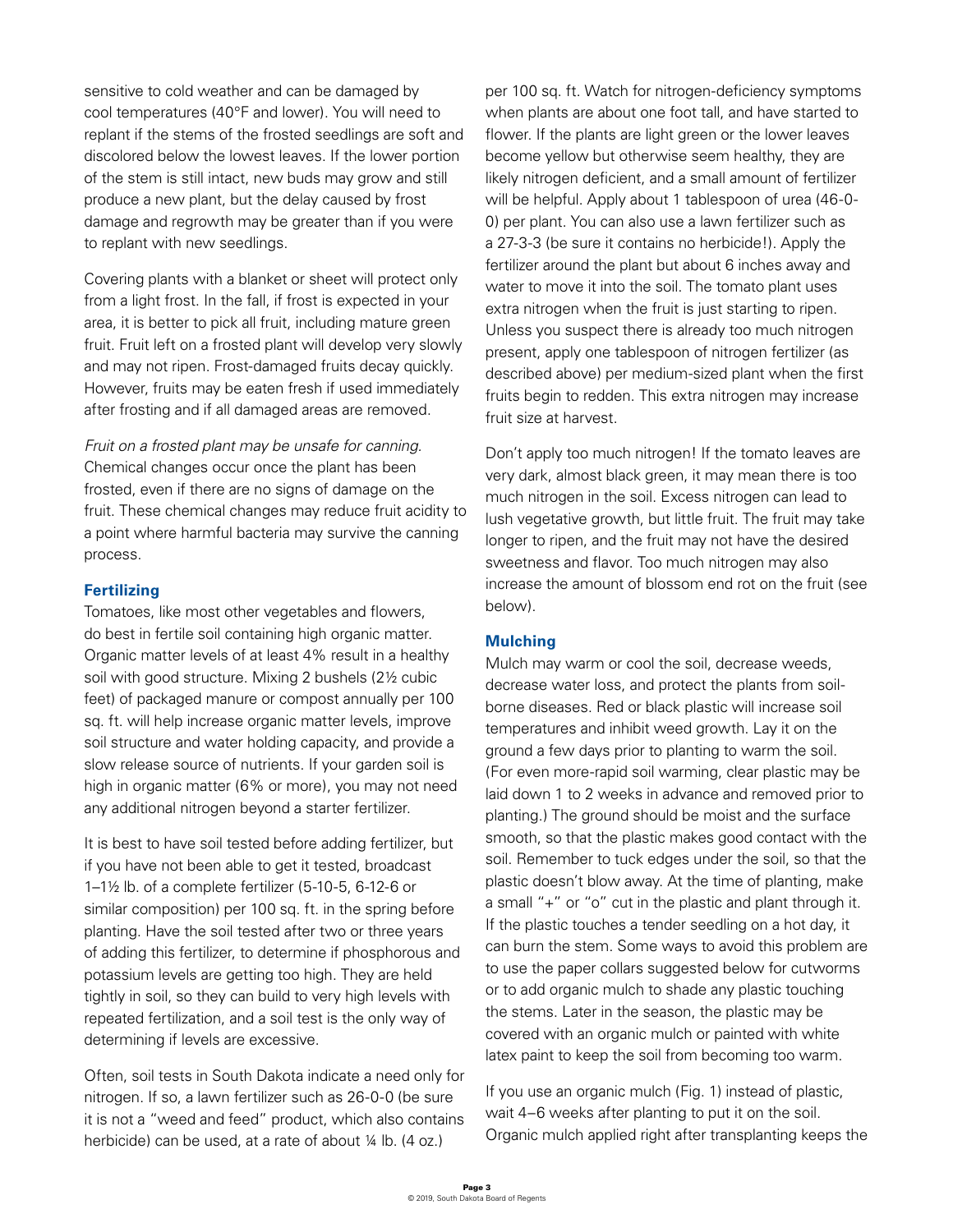soil too cool and delays crop maturity. If you use a straw mulch, be sure it is free of weed seeds. Straw mulch may help repel certain aphids and thrips and attract spiders that eat troublesome insect pests. Always make sure the soil is thoroughly moistened before applying mulch.



*Fig. 1 A good mulch layer can greatly reduce foliar diseases. Photo credit: David Graper, South Dakota State University*

Most organic mulch should be about 2 ½–3 inches deep; otherwise, light will penetrate and weeds will come through. If the mulch compacts easily, as fresh lawn clippings do, it should be only ½–1 inch deep. At the end of the growing season, turn the mulch into the soil to provide organic matter.

*Grass clippings can work well for mulch, but pay attention to the source. If the lawn was sprayed with a weed killer, the grass clippings may carry herbicide that can damage vegetable plants. Check the herbicide label to see when it is safe to use the clippings for mulch in a garden. Some herbicides will preclude the use of the clippings altogether.*

#### **Staking and Pruning**

Tomato plants can be left on the ground, caged, or staked up. If left on the ground, some of the fruit may be lost to ground rot or damage from slugs. Staking or caging reduces rot and helps decrease the incidence of leaf blights. When plants are upright, the fruits are generally larger, cleaner, ripen earlier, and are easier to spray and harvest.

*Indeterminate* types of tomatoes can be pruned to one or two stems and tied directly to stakes or twine strung between stakes. To prune, remove all suckers (Fig. 2) up to the one immediately below the first flower cluster. (Removing suckers above the first flower cluster may



*Fig. 2 To prune indeterminate-type tomatoes, remove sucker shoots below the first flower cluster only.*

result in severe stunting and leaf curling.) It is easiest to remove suckers when they are 2–4 inches long.

An alternative to staking is the use of tomato cages (Fig. 1), which decrease the need for pruning—an advantage if you have had problems with sunburned fruit in the past, as there will be more leaves to shade the fruit. Cages or stakes must be large enough and sturdy enough to support a heavy plant laden with fruit. If you opt for a cage, check the openings; can you reach through and remove the ripened tomatoes?

Generally, no pruning is needed for determinate types of tomatoes. Depending on the vigor of the variety, they may be grown either without support, staked, or in cages.

Whatever method of plant support you use, the idea is to keep the fruit clean and have good air circulation around the plant, reducing the incidence of leaf diseases such as Septoria leaf spot and early blight, and possibly reducing fruit cracking as well.

# **Cultivating and Controlling Weeds**

Weeds compete with the tomato plant for water, nutrients, and sunlight. Weeds also tend to block air movement and increase humidity around plant leaves, encouraging the risk of leaf diseases.

Early cultivation is a good way to eliminate weeds. Cultivations can be close to the plant for the first 2–3 weeks after planting. As the plant grows and the root system expands, cultivation should become shallower and farther away from the plants. Pulling young weeds or mulching rather than hoeing will avoid damage to the tomato root systems. Pre-emergent herbicides may only be used *if they list garden vegetables and tomatoes on*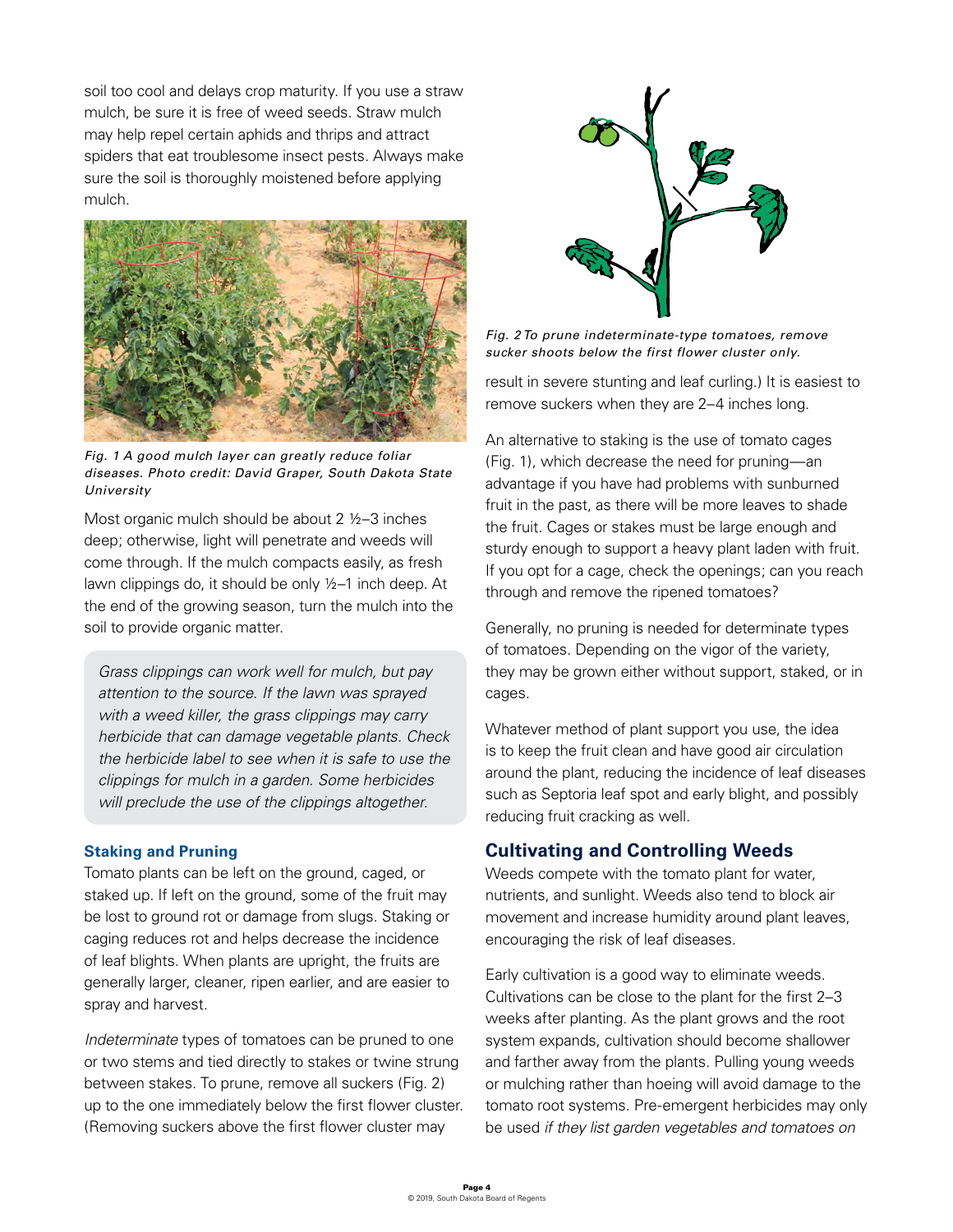*the product label* and are applied according to the label instructions.

# **Watering**

You will need to adequately moisten the entire root zone of fully grown tomato plants with at least 1 inch of water each week (depending on local soil, temperatures, wind and rainfall). Check to see that the water is penetrating deep (8 to 10 inches) into the soil. A light application of water every day or two may not adequately moisten the root zone and will encourage shallow rooting and increase stress related injuries.

#### **Blossom end rot**

One of the most frequent tomato problems home gardeners observe is dry, brown to black, leathery, scale-like blemishes on bottom of the fruit (Fig. 3). This is known as blossom end rot and is caused not by a disease, but by an inability of the plant to supply enough calcium to the developing fruit. The disorder is more common in early fruit, as water containing calcium is directed toward leaf growth rather than fruit. Adding calcium to the soil will not help, as calcium is not usually deficient in South Dakota soils; rather, the problem is that roots are unable to absorb it quickly enough or distribute it uniformly. (An exception to this is plants that are grown in a potting soil in containers; these may need to be supplemented with calcium, since potting soils may not have enough calcium.) Often only early fruit will show the symptoms, as this is when the leaves are most actively competing with the fruit. Varieties differ in their susceptibility; so if you have had problems in the past, you may want to try a different variety. Determinate types tend to be more susceptible, since all the fruit sets at once. Using a mulch around the plant can help even out the moisture levels in the soil and



*Fig. 3 Blossom end rot is a dry rot that often affects the first tomatoes borne on a plant.*

help facilitate calcium uptake to decrease this problem.

See SDSU Extension publication P-00083 "Blossom End Rot on Tomatoes and Other Vegetables" for further information: [https://extension.sdstate.edu/blossom](https://extension.sdstate.edu/blossom-end-rot-tomatoes-and-other-vegetables)[end-rot-tomatoes-and-other-vegetables](https://extension.sdstate.edu/blossom-end-rot-tomatoes-and-other-vegetables)

#### **Insects and Diseases**

Diseases of tomatoes include wilts, leaf spots, blight, fruit spots, rots, viruses, after-harvest diseases, and mechanical or insect damage. The following are recommendations to reduce insect and disease problems:

- Buy healthy, disease-free plants.
- Look for disease-resistant varieties. These are often designated on the label or catalogue description by letters:
	- V Verticillium wilt
	- F Fusarium wilt
	- N Root knot Nematode
	- T Tobacco mosaic virus
	- TSWV Tomato Spotted Wilt Virus
- Rotate to a new planting area each year. Don't plant where tomatoes, potatoes or peppers were last year.
- To prevent cutworm damage, wrap the tomato stem at transplanting with 3-inch-wide wax paper or cardboard. Bury half the paper in the ground and leave the other half aboveground.
- Keep the plant off the ground for good air circulation.
- Use mulch to form a barrier between the aboveground plant parts and the soil, which can harbor disease-causing organisms.
- Do not overcrowd the plants.
- Keep the area weed free.
- Avoid heavy nitrogen applications.
- Avoid wetting the leaves when watering. Use a drip irrigation system or soaker hose. If using a sprinkler, water in the morning so the plant leaves are dry by the time the sun goes down. This will decrease humidity around the plant and will help reduce foliar diseases.
- To avoid blossom end rot, keep the soil evenly moist throughout the root zone.
- At the end of a growing season, remove plant debris from the garden and either compost or discard. If the plants have been diseased, discard them—do not compost them.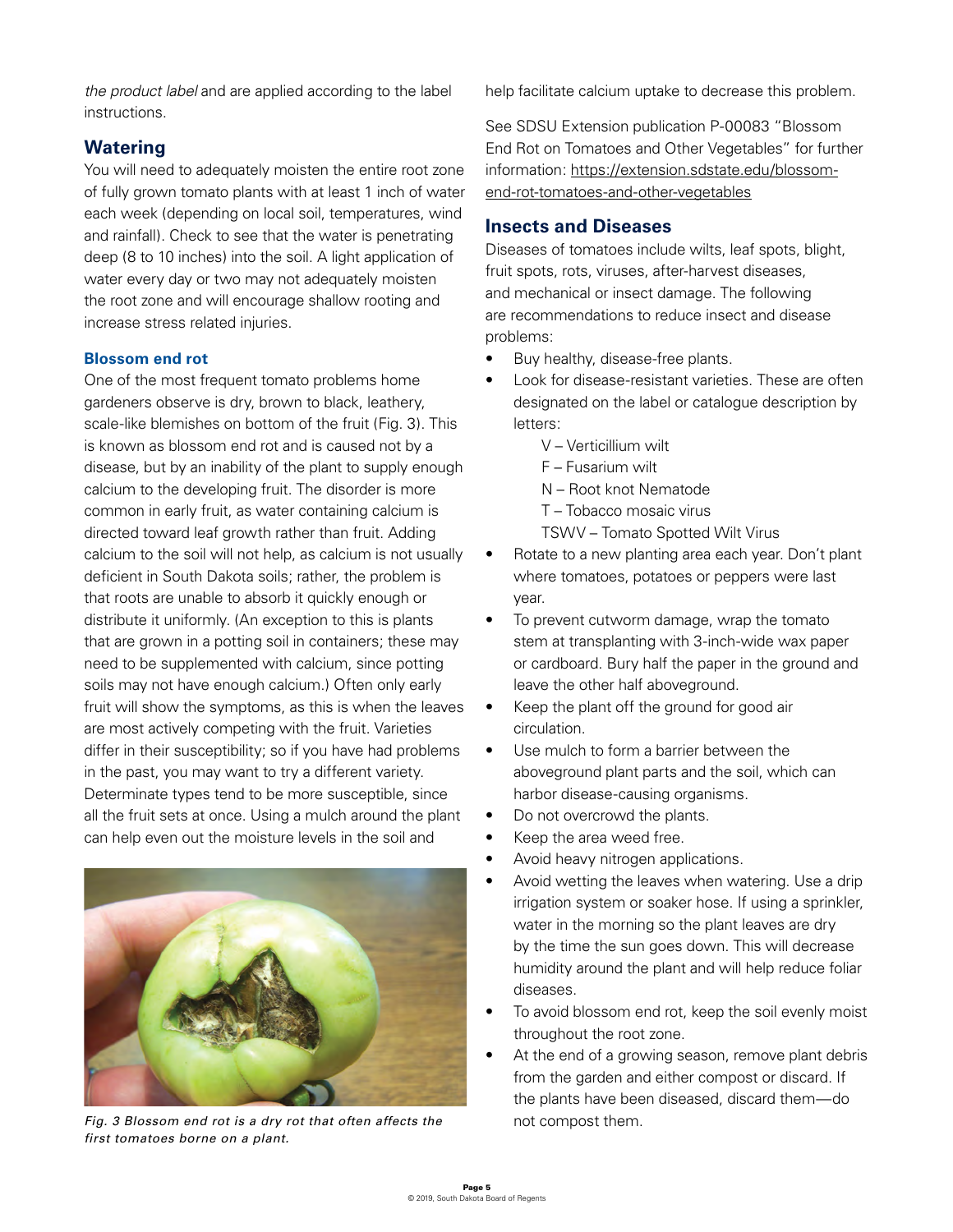#### **Common Leaf Diseases**

Does your plant have spots or blotches on the leaves? It may have one of the three most prevalent tomato diseases in South Dakota: early blight, Septoria leaf spot, and late blight. The first two cause leaf spots to form first on the lowest, oldest leaves and progress upward. Infected leaves become yellow around the spots, shrivel, and die. Early and late blight may also infect the fruit, while Septoria does not. Septoria will become noticeable around the time of fruit set, while early blight may begin earlier or later.

**Septoria** (Fig. 4) has small, numerous, dark leaf spots that frequently have white or gray centers. **Early blight** (Fig. 5) leaf spots are larger, darker, and may exhibit a target pattern, formed of concentric rings of dried tissue. Early blight causes a somewhat leathery fruit rot (Fig. 6), which usually starts at the stem end – thus helping distinguish it from blossom end rot. The fruit rot may or may not have a target pattern. Early blight can also infect potato leaves and tubers.

Tomato leaves with **late blight** develop irregular greasyappearing grayish or dark areas, which expand rapidly in cool wet weather. The lesion borders are usually less distinct than with Septoria or early blight, and may also be on the stems. (Despite the name, late blight usually appears earlier in the season than early blight, as it thrives in cool moist weather.) The fruit may also be infected, causing dark "greasy" appearing lesions that may spread over the entire fruit, often followed by a soft rot.

These diseases can be controlled, or at least slowed, by timely applications of fungicides. *Make sure that tomatoes are on the label of whatever fungicide you use, and follow the directions carefully.* Removing infected leaves will also help slow progress of the disease, as will keeping the foliage dry (don't sprinkler irrigate). Mulches will help decrease infections initiated from soil splashed on the foliage, and good air circulation will restrain disease progress.

Removing all tomato plant debris at the end of the season will greatly decrease any overwintering source of early blight or Septoria. Early blight and late blight can also infect potatoes and overwinter on tubers left in or on the ground; so be sure to remove these from your garden in the fall.

In the past few years, breeders have worked diligently



*Fig. 4 Septoria Leaf Spot is a very common disease on tomatoes. Photo Credit: Michelle Grabowski, Univ. of Minn.*



*Fig. 5 Early blight on tomatoes. Note the concentric patterns in the spots. Photo Credit: Michelle Grabowski, Univ. of Minn.*



*Fig. 6 Early blight infection of fruit. Note it tends to be on the stem end. Photo Credit: Michelle Grabowski, Univ. of Minn.*

to develop cultivars with resistance to the above diseases, with some success, especially with late blight. Breeders have not been able to develop tomatoes that are resistant to early blight, but they have been able to create some cultivars with "tolerance", meaning some infection will still be present, though usually reduced in severity. "Iron Lady" is very resistant to late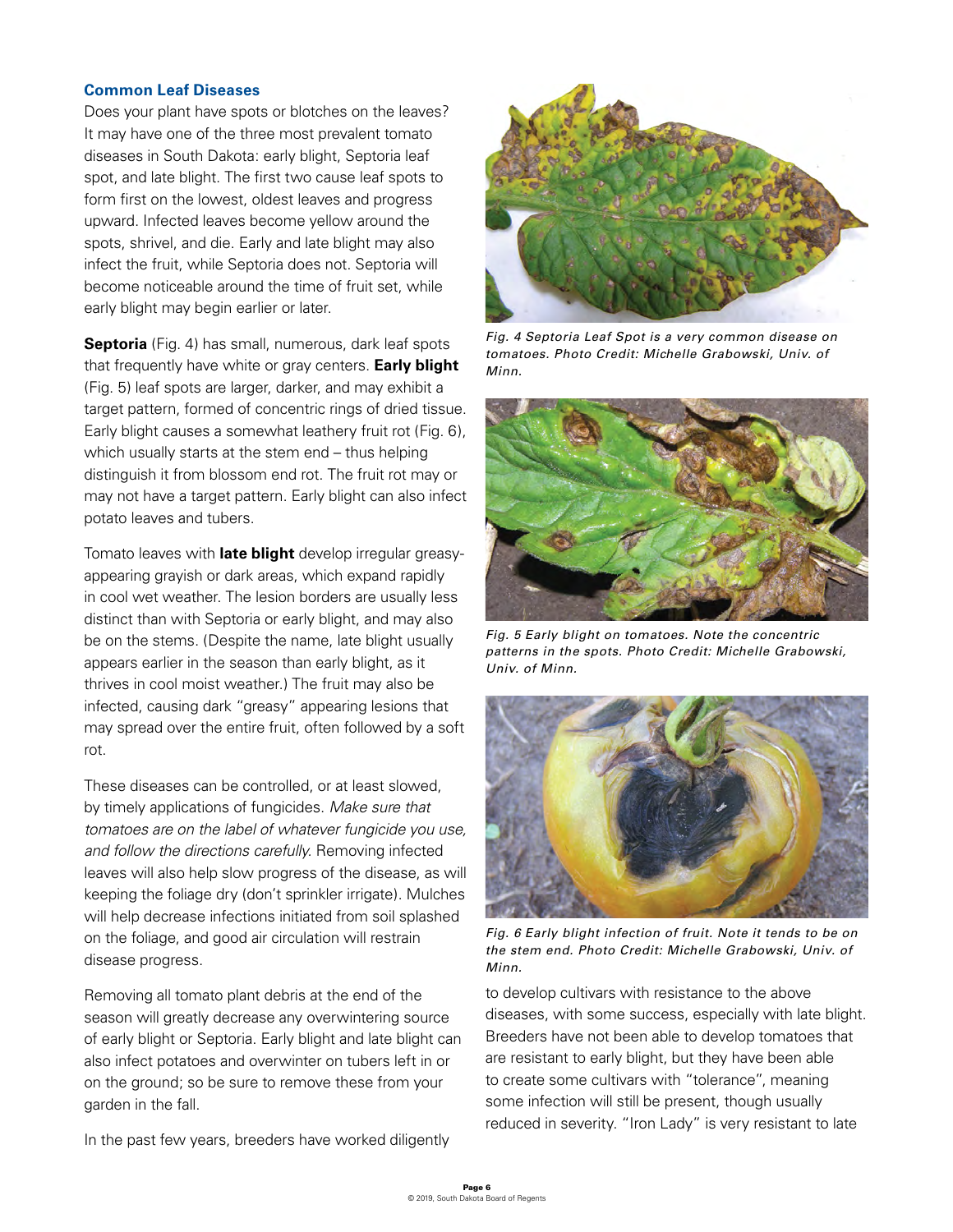blight, resistant to Septoria, and tolerant to early blight. "Mountain Merit", "Mountain Magic", "Lemon Drop", "Jasper," "Plum Regal," and "Defiant PHR" all have fairly good resistance to late blight, but of these, only "Jasper" is also resistant to Septoria. "Mr. Stripey" is an heirloom variety with some resistance to late blight. Don't rely on decades-old descriptions of resistance: a number of heirloom types had resistance to older types of these diseases, but not to the races that are currently prevalent in the U.S.

#### **Other diseases**

Many varieties are resistant to Fusarium or Verticillium wilts, tobacco mosaic virus, or root-knot nematodes. The most effective means of controlling these diseases is the planting of resistant varieties. Look on the label or in the variety description for "F", "V", "T", or "N," which indicate resistance to Fusarium, Verticillium, tobacco mosaic virus, or nematodes, respectively.

**Tomato Spotted Wilt Virus (TSWV)** is an occasional problem in South Dakota. Symptoms include concentric circles of color on the fruit (Fig. 7). Leaf symptoms can be more difficult to discern, but leaves may exhibit small brown circle with green centers, as well as a general bronzed tinge to the upper foliage. New shoots may turn brown and shrivel. The virus is transferred by thrips, which thrive in hot dry weather in late spring and early summer. Several resistant tomato varieties have been introduced in recent years; if you have had problems with TSWV in past years, look for them. Removing an infected plant is the only treatment. The affected fruit is not poisonous (the virus infects only plants), but may not be very edible, and should not be used in canning.



*Fig. 7 TWSV-infected fruit.*

*If you are uncertain what disease may be affecting your plant, bring a representative sample to your local Master Gardener. High quality photos can also be useful in diagnosis. The SDSU Plant Diagnostic Clinic can also assist you with a diagnosis on a fee basis.*

### **Other problems Herbicide damage**

Damage by 2,4-D and similar growth regulator herbicides such as dicamba, MCPP, MCAA, etc., is quite common. Symptoms include distorted thickened leaves and stems (Fig. 8). The fruit may also be misshapen. Damaged plants should be destroyed, as the fruit may contain chemical residues. Tomatoes are very sensitive to these chemicals and may be easily damaged by even small amounts drifting in from nearby areas, use of a contaminated sprayer, or even volatilization from a treated area on a hot day. As noted above, if you use grass clippings from a recently treated lawn to mulch tomatoes, you could also end up with herbicide damage. To avoid this problem, check the herbicide label to see when clippings will be safe to use.



*Fig. 8 Exposure to herbicides can cause thick, rubbery, misshaped leaves.*

#### **Catfacing and cracking**

*Catfacing* (Fig. 9) in tomatoes refers to the crevices, lumps, or scars that sometimes form on the blossom end of tomato fruit, particularly those that first form on a plant. Cool weather during early blossom formation (before flower buds are visible) or 2,4-D herbicide injury are common causes. Excessive nitrogen may make the problem worse. Varieties differ in their susceptibility, with large-fruited heirloom varieties tending to be more susceptible. While commercial value or aesthetic appeal may be decreased, the eating quality is not— affected areas can simply be trimmed away.